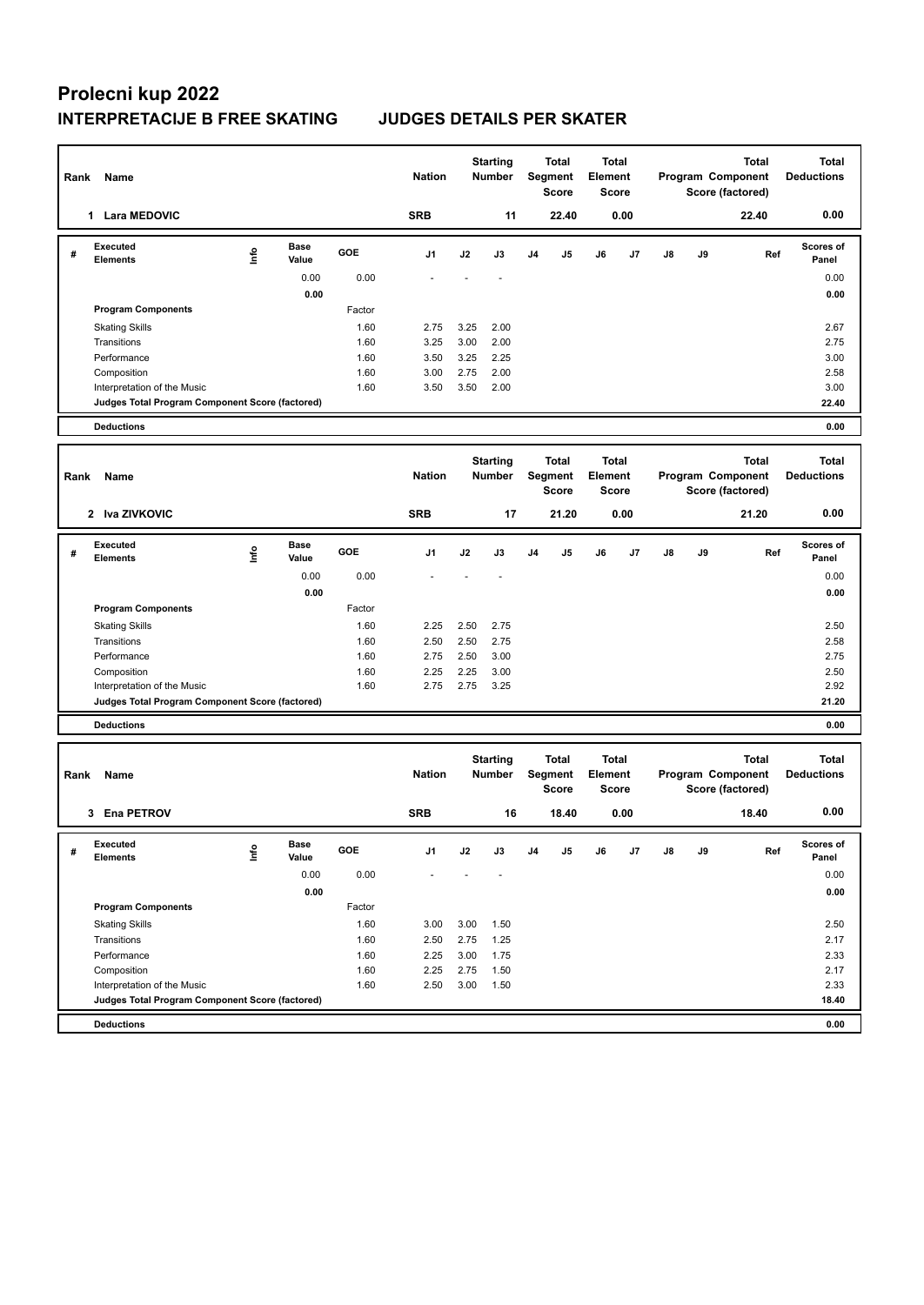| $-1.00$<br><b>SRB</b><br>5<br>4 Tara VULEKOVIC<br>17.54<br>0.00<br>18.54<br><b>Executed</b><br><b>Base</b><br>Scores of<br><u>Info</u><br>GOE<br>J2<br>J3<br>J <sub>4</sub><br>J5<br>J6<br>J7<br>J8<br>J9<br>Ref<br>#<br>J1<br><b>Elements</b><br>Value<br>Panel<br>0.00<br>0.00<br>0.00<br>0.00<br>0.00<br><b>Program Components</b><br>Factor<br>2.42<br><b>Skating Skills</b><br>1.60<br>2.75<br>2.50<br>2.00<br>1.60<br>2.50<br>2.25<br>2.00<br>2.25<br>Transitions<br>2.25<br>2.25<br>Performance<br>1.60<br>2.00<br>2.50<br>1.60<br>2.25<br>2.25<br>2.25<br>2.25<br>Composition<br>1.60<br>2.42<br>2.00<br>2.50<br>2.75<br>Interpretation of the Music<br>18.54<br>Judges Total Program Component Score (factored)<br>Falls: -1.00<br>$-1.00$<br><b>Deductions</b><br><b>Total</b><br><b>Starting</b><br><b>Total</b><br><b>Total</b><br><b>Total</b><br><b>Nation</b><br>Element<br>Program Component<br><b>Deductions</b><br><b>Number</b><br>Segment<br>Rank<br>Name<br>Score<br><b>Score</b><br>Score (factored)<br>0.00<br><b>SRB</b><br>8<br>16.94<br>0.00<br>16.94<br>5 Sofija JOVANOVIC<br><b>Executed</b><br><b>Base</b><br><b>Scores of</b><br>Life<br>GOE<br>J2<br>J3<br>J <sub>4</sub><br>J5<br>J6<br>J7<br>$\mathsf{J}8$<br>J9<br>Ref<br>#<br>J1<br>Value<br><b>Elements</b><br>Panel<br>0.00<br>0.00<br>0.00<br>0.00<br>0.00<br><b>Program Components</b><br>Factor<br>2.50<br>2.00<br><b>Skating Skills</b><br>1.60<br>2.25<br>1.25<br>2.25<br>1.75<br>1.92<br>Transitions<br>1.60<br>1.75<br>1.60<br>2.00<br>2.50<br>2.00<br>2.17<br>Performance<br>2.25<br>2.17<br>Composition<br>1.60<br>2.25<br>2.00<br>1.60<br>2.33<br>Interpretation of the Music<br>2.50<br>2.50<br>2.00<br>Judges Total Program Component Score (factored)<br>16.94<br><b>Deductions</b><br>0.00<br><b>Total</b><br><b>Starting</b><br>Total<br><b>Total</b><br><b>Total</b><br>Segment<br>Element<br>Program Component<br><b>Nation</b><br><b>Number</b><br><b>Deductions</b><br>Rank<br>Name<br>Score<br><b>Score</b><br>Score (factored)<br>0.00<br><b>SRB</b><br>Jovana SEKULIC<br>0.00<br>16.81<br>10<br>16.81<br>6<br>Executed<br>Base<br><b>Scores of</b><br>١nf٥<br>GOE<br>J4<br>J9<br>J1<br>J2<br>J3<br>J5<br>J6<br>J7<br>J8<br>Ref<br>#<br>Value<br>Panel<br><b>Elements</b><br>0.00<br>0.00<br>0.00<br>0.00<br>0.00<br><b>Program Components</b><br>Factor<br>1.60<br>2.25<br>2.00<br>1.50<br>1.92<br><b>Skating Skills</b><br>1.60<br>2.25<br>1.75<br>1.75<br>1.92<br>Transitions<br>1.60<br>2.50<br>2.00<br>2.17<br>Performance<br>2.00<br>Composition<br>1.60<br>2.00<br>1.75<br>2.75<br>2.17<br>1.60<br>2.75<br>2.25<br>2.00<br>2.33<br>Interpretation of the Music<br>16.81 | Name<br>Rank                                    | <b>Nation</b> | <b>Starting</b><br><b>Number</b> | <b>Total</b><br>Segment<br>Score | Element | <b>Total</b><br><b>Score</b> |  | <b>Total</b><br>Program Component<br>Score (factored) | <b>Total</b><br><b>Deductions</b> |
|------------------------------------------------------------------------------------------------------------------------------------------------------------------------------------------------------------------------------------------------------------------------------------------------------------------------------------------------------------------------------------------------------------------------------------------------------------------------------------------------------------------------------------------------------------------------------------------------------------------------------------------------------------------------------------------------------------------------------------------------------------------------------------------------------------------------------------------------------------------------------------------------------------------------------------------------------------------------------------------------------------------------------------------------------------------------------------------------------------------------------------------------------------------------------------------------------------------------------------------------------------------------------------------------------------------------------------------------------------------------------------------------------------------------------------------------------------------------------------------------------------------------------------------------------------------------------------------------------------------------------------------------------------------------------------------------------------------------------------------------------------------------------------------------------------------------------------------------------------------------------------------------------------------------------------------------------------------------------------------------------------------------------------------------------------------------------------------------------------------------------------------------------------------------------------------------------------------------------------------------------------------------------------------------------------------------------------------------------------------------------------------------------------------------------------------------------------------------------------------------------------------------------------------------------------------------------------------------------------------------------------------------------------------------------------------|-------------------------------------------------|---------------|----------------------------------|----------------------------------|---------|------------------------------|--|-------------------------------------------------------|-----------------------------------|
|                                                                                                                                                                                                                                                                                                                                                                                                                                                                                                                                                                                                                                                                                                                                                                                                                                                                                                                                                                                                                                                                                                                                                                                                                                                                                                                                                                                                                                                                                                                                                                                                                                                                                                                                                                                                                                                                                                                                                                                                                                                                                                                                                                                                                                                                                                                                                                                                                                                                                                                                                                                                                                                                                          |                                                 |               |                                  |                                  |         |                              |  |                                                       |                                   |
|                                                                                                                                                                                                                                                                                                                                                                                                                                                                                                                                                                                                                                                                                                                                                                                                                                                                                                                                                                                                                                                                                                                                                                                                                                                                                                                                                                                                                                                                                                                                                                                                                                                                                                                                                                                                                                                                                                                                                                                                                                                                                                                                                                                                                                                                                                                                                                                                                                                                                                                                                                                                                                                                                          |                                                 |               |                                  |                                  |         |                              |  |                                                       |                                   |
|                                                                                                                                                                                                                                                                                                                                                                                                                                                                                                                                                                                                                                                                                                                                                                                                                                                                                                                                                                                                                                                                                                                                                                                                                                                                                                                                                                                                                                                                                                                                                                                                                                                                                                                                                                                                                                                                                                                                                                                                                                                                                                                                                                                                                                                                                                                                                                                                                                                                                                                                                                                                                                                                                          |                                                 |               |                                  |                                  |         |                              |  |                                                       |                                   |
|                                                                                                                                                                                                                                                                                                                                                                                                                                                                                                                                                                                                                                                                                                                                                                                                                                                                                                                                                                                                                                                                                                                                                                                                                                                                                                                                                                                                                                                                                                                                                                                                                                                                                                                                                                                                                                                                                                                                                                                                                                                                                                                                                                                                                                                                                                                                                                                                                                                                                                                                                                                                                                                                                          |                                                 |               |                                  |                                  |         |                              |  |                                                       |                                   |
|                                                                                                                                                                                                                                                                                                                                                                                                                                                                                                                                                                                                                                                                                                                                                                                                                                                                                                                                                                                                                                                                                                                                                                                                                                                                                                                                                                                                                                                                                                                                                                                                                                                                                                                                                                                                                                                                                                                                                                                                                                                                                                                                                                                                                                                                                                                                                                                                                                                                                                                                                                                                                                                                                          |                                                 |               |                                  |                                  |         |                              |  |                                                       |                                   |
|                                                                                                                                                                                                                                                                                                                                                                                                                                                                                                                                                                                                                                                                                                                                                                                                                                                                                                                                                                                                                                                                                                                                                                                                                                                                                                                                                                                                                                                                                                                                                                                                                                                                                                                                                                                                                                                                                                                                                                                                                                                                                                                                                                                                                                                                                                                                                                                                                                                                                                                                                                                                                                                                                          |                                                 |               |                                  |                                  |         |                              |  |                                                       |                                   |
|                                                                                                                                                                                                                                                                                                                                                                                                                                                                                                                                                                                                                                                                                                                                                                                                                                                                                                                                                                                                                                                                                                                                                                                                                                                                                                                                                                                                                                                                                                                                                                                                                                                                                                                                                                                                                                                                                                                                                                                                                                                                                                                                                                                                                                                                                                                                                                                                                                                                                                                                                                                                                                                                                          |                                                 |               |                                  |                                  |         |                              |  |                                                       |                                   |
|                                                                                                                                                                                                                                                                                                                                                                                                                                                                                                                                                                                                                                                                                                                                                                                                                                                                                                                                                                                                                                                                                                                                                                                                                                                                                                                                                                                                                                                                                                                                                                                                                                                                                                                                                                                                                                                                                                                                                                                                                                                                                                                                                                                                                                                                                                                                                                                                                                                                                                                                                                                                                                                                                          |                                                 |               |                                  |                                  |         |                              |  |                                                       |                                   |
|                                                                                                                                                                                                                                                                                                                                                                                                                                                                                                                                                                                                                                                                                                                                                                                                                                                                                                                                                                                                                                                                                                                                                                                                                                                                                                                                                                                                                                                                                                                                                                                                                                                                                                                                                                                                                                                                                                                                                                                                                                                                                                                                                                                                                                                                                                                                                                                                                                                                                                                                                                                                                                                                                          |                                                 |               |                                  |                                  |         |                              |  |                                                       |                                   |
|                                                                                                                                                                                                                                                                                                                                                                                                                                                                                                                                                                                                                                                                                                                                                                                                                                                                                                                                                                                                                                                                                                                                                                                                                                                                                                                                                                                                                                                                                                                                                                                                                                                                                                                                                                                                                                                                                                                                                                                                                                                                                                                                                                                                                                                                                                                                                                                                                                                                                                                                                                                                                                                                                          |                                                 |               |                                  |                                  |         |                              |  |                                                       |                                   |
|                                                                                                                                                                                                                                                                                                                                                                                                                                                                                                                                                                                                                                                                                                                                                                                                                                                                                                                                                                                                                                                                                                                                                                                                                                                                                                                                                                                                                                                                                                                                                                                                                                                                                                                                                                                                                                                                                                                                                                                                                                                                                                                                                                                                                                                                                                                                                                                                                                                                                                                                                                                                                                                                                          |                                                 |               |                                  |                                  |         |                              |  |                                                       |                                   |
|                                                                                                                                                                                                                                                                                                                                                                                                                                                                                                                                                                                                                                                                                                                                                                                                                                                                                                                                                                                                                                                                                                                                                                                                                                                                                                                                                                                                                                                                                                                                                                                                                                                                                                                                                                                                                                                                                                                                                                                                                                                                                                                                                                                                                                                                                                                                                                                                                                                                                                                                                                                                                                                                                          |                                                 |               |                                  |                                  |         |                              |  |                                                       |                                   |
|                                                                                                                                                                                                                                                                                                                                                                                                                                                                                                                                                                                                                                                                                                                                                                                                                                                                                                                                                                                                                                                                                                                                                                                                                                                                                                                                                                                                                                                                                                                                                                                                                                                                                                                                                                                                                                                                                                                                                                                                                                                                                                                                                                                                                                                                                                                                                                                                                                                                                                                                                                                                                                                                                          |                                                 |               |                                  |                                  |         |                              |  |                                                       |                                   |
|                                                                                                                                                                                                                                                                                                                                                                                                                                                                                                                                                                                                                                                                                                                                                                                                                                                                                                                                                                                                                                                                                                                                                                                                                                                                                                                                                                                                                                                                                                                                                                                                                                                                                                                                                                                                                                                                                                                                                                                                                                                                                                                                                                                                                                                                                                                                                                                                                                                                                                                                                                                                                                                                                          |                                                 |               |                                  |                                  |         |                              |  |                                                       |                                   |
|                                                                                                                                                                                                                                                                                                                                                                                                                                                                                                                                                                                                                                                                                                                                                                                                                                                                                                                                                                                                                                                                                                                                                                                                                                                                                                                                                                                                                                                                                                                                                                                                                                                                                                                                                                                                                                                                                                                                                                                                                                                                                                                                                                                                                                                                                                                                                                                                                                                                                                                                                                                                                                                                                          |                                                 |               |                                  |                                  |         |                              |  |                                                       |                                   |
|                                                                                                                                                                                                                                                                                                                                                                                                                                                                                                                                                                                                                                                                                                                                                                                                                                                                                                                                                                                                                                                                                                                                                                                                                                                                                                                                                                                                                                                                                                                                                                                                                                                                                                                                                                                                                                                                                                                                                                                                                                                                                                                                                                                                                                                                                                                                                                                                                                                                                                                                                                                                                                                                                          |                                                 |               |                                  |                                  |         |                              |  |                                                       |                                   |
|                                                                                                                                                                                                                                                                                                                                                                                                                                                                                                                                                                                                                                                                                                                                                                                                                                                                                                                                                                                                                                                                                                                                                                                                                                                                                                                                                                                                                                                                                                                                                                                                                                                                                                                                                                                                                                                                                                                                                                                                                                                                                                                                                                                                                                                                                                                                                                                                                                                                                                                                                                                                                                                                                          |                                                 |               |                                  |                                  |         |                              |  |                                                       |                                   |
|                                                                                                                                                                                                                                                                                                                                                                                                                                                                                                                                                                                                                                                                                                                                                                                                                                                                                                                                                                                                                                                                                                                                                                                                                                                                                                                                                                                                                                                                                                                                                                                                                                                                                                                                                                                                                                                                                                                                                                                                                                                                                                                                                                                                                                                                                                                                                                                                                                                                                                                                                                                                                                                                                          |                                                 |               |                                  |                                  |         |                              |  |                                                       |                                   |
|                                                                                                                                                                                                                                                                                                                                                                                                                                                                                                                                                                                                                                                                                                                                                                                                                                                                                                                                                                                                                                                                                                                                                                                                                                                                                                                                                                                                                                                                                                                                                                                                                                                                                                                                                                                                                                                                                                                                                                                                                                                                                                                                                                                                                                                                                                                                                                                                                                                                                                                                                                                                                                                                                          |                                                 |               |                                  |                                  |         |                              |  |                                                       |                                   |
|                                                                                                                                                                                                                                                                                                                                                                                                                                                                                                                                                                                                                                                                                                                                                                                                                                                                                                                                                                                                                                                                                                                                                                                                                                                                                                                                                                                                                                                                                                                                                                                                                                                                                                                                                                                                                                                                                                                                                                                                                                                                                                                                                                                                                                                                                                                                                                                                                                                                                                                                                                                                                                                                                          |                                                 |               |                                  |                                  |         |                              |  |                                                       |                                   |
|                                                                                                                                                                                                                                                                                                                                                                                                                                                                                                                                                                                                                                                                                                                                                                                                                                                                                                                                                                                                                                                                                                                                                                                                                                                                                                                                                                                                                                                                                                                                                                                                                                                                                                                                                                                                                                                                                                                                                                                                                                                                                                                                                                                                                                                                                                                                                                                                                                                                                                                                                                                                                                                                                          |                                                 |               |                                  |                                  |         |                              |  |                                                       |                                   |
|                                                                                                                                                                                                                                                                                                                                                                                                                                                                                                                                                                                                                                                                                                                                                                                                                                                                                                                                                                                                                                                                                                                                                                                                                                                                                                                                                                                                                                                                                                                                                                                                                                                                                                                                                                                                                                                                                                                                                                                                                                                                                                                                                                                                                                                                                                                                                                                                                                                                                                                                                                                                                                                                                          |                                                 |               |                                  |                                  |         |                              |  |                                                       |                                   |
|                                                                                                                                                                                                                                                                                                                                                                                                                                                                                                                                                                                                                                                                                                                                                                                                                                                                                                                                                                                                                                                                                                                                                                                                                                                                                                                                                                                                                                                                                                                                                                                                                                                                                                                                                                                                                                                                                                                                                                                                                                                                                                                                                                                                                                                                                                                                                                                                                                                                                                                                                                                                                                                                                          |                                                 |               |                                  |                                  |         |                              |  |                                                       |                                   |
|                                                                                                                                                                                                                                                                                                                                                                                                                                                                                                                                                                                                                                                                                                                                                                                                                                                                                                                                                                                                                                                                                                                                                                                                                                                                                                                                                                                                                                                                                                                                                                                                                                                                                                                                                                                                                                                                                                                                                                                                                                                                                                                                                                                                                                                                                                                                                                                                                                                                                                                                                                                                                                                                                          |                                                 |               |                                  |                                  |         |                              |  |                                                       |                                   |
|                                                                                                                                                                                                                                                                                                                                                                                                                                                                                                                                                                                                                                                                                                                                                                                                                                                                                                                                                                                                                                                                                                                                                                                                                                                                                                                                                                                                                                                                                                                                                                                                                                                                                                                                                                                                                                                                                                                                                                                                                                                                                                                                                                                                                                                                                                                                                                                                                                                                                                                                                                                                                                                                                          |                                                 |               |                                  |                                  |         |                              |  |                                                       |                                   |
|                                                                                                                                                                                                                                                                                                                                                                                                                                                                                                                                                                                                                                                                                                                                                                                                                                                                                                                                                                                                                                                                                                                                                                                                                                                                                                                                                                                                                                                                                                                                                                                                                                                                                                                                                                                                                                                                                                                                                                                                                                                                                                                                                                                                                                                                                                                                                                                                                                                                                                                                                                                                                                                                                          |                                                 |               |                                  |                                  |         |                              |  |                                                       |                                   |
|                                                                                                                                                                                                                                                                                                                                                                                                                                                                                                                                                                                                                                                                                                                                                                                                                                                                                                                                                                                                                                                                                                                                                                                                                                                                                                                                                                                                                                                                                                                                                                                                                                                                                                                                                                                                                                                                                                                                                                                                                                                                                                                                                                                                                                                                                                                                                                                                                                                                                                                                                                                                                                                                                          |                                                 |               |                                  |                                  |         |                              |  |                                                       |                                   |
|                                                                                                                                                                                                                                                                                                                                                                                                                                                                                                                                                                                                                                                                                                                                                                                                                                                                                                                                                                                                                                                                                                                                                                                                                                                                                                                                                                                                                                                                                                                                                                                                                                                                                                                                                                                                                                                                                                                                                                                                                                                                                                                                                                                                                                                                                                                                                                                                                                                                                                                                                                                                                                                                                          |                                                 |               |                                  |                                  |         |                              |  |                                                       |                                   |
|                                                                                                                                                                                                                                                                                                                                                                                                                                                                                                                                                                                                                                                                                                                                                                                                                                                                                                                                                                                                                                                                                                                                                                                                                                                                                                                                                                                                                                                                                                                                                                                                                                                                                                                                                                                                                                                                                                                                                                                                                                                                                                                                                                                                                                                                                                                                                                                                                                                                                                                                                                                                                                                                                          |                                                 |               |                                  |                                  |         |                              |  |                                                       |                                   |
|                                                                                                                                                                                                                                                                                                                                                                                                                                                                                                                                                                                                                                                                                                                                                                                                                                                                                                                                                                                                                                                                                                                                                                                                                                                                                                                                                                                                                                                                                                                                                                                                                                                                                                                                                                                                                                                                                                                                                                                                                                                                                                                                                                                                                                                                                                                                                                                                                                                                                                                                                                                                                                                                                          |                                                 |               |                                  |                                  |         |                              |  |                                                       |                                   |
|                                                                                                                                                                                                                                                                                                                                                                                                                                                                                                                                                                                                                                                                                                                                                                                                                                                                                                                                                                                                                                                                                                                                                                                                                                                                                                                                                                                                                                                                                                                                                                                                                                                                                                                                                                                                                                                                                                                                                                                                                                                                                                                                                                                                                                                                                                                                                                                                                                                                                                                                                                                                                                                                                          |                                                 |               |                                  |                                  |         |                              |  |                                                       |                                   |
|                                                                                                                                                                                                                                                                                                                                                                                                                                                                                                                                                                                                                                                                                                                                                                                                                                                                                                                                                                                                                                                                                                                                                                                                                                                                                                                                                                                                                                                                                                                                                                                                                                                                                                                                                                                                                                                                                                                                                                                                                                                                                                                                                                                                                                                                                                                                                                                                                                                                                                                                                                                                                                                                                          |                                                 |               |                                  |                                  |         |                              |  |                                                       |                                   |
|                                                                                                                                                                                                                                                                                                                                                                                                                                                                                                                                                                                                                                                                                                                                                                                                                                                                                                                                                                                                                                                                                                                                                                                                                                                                                                                                                                                                                                                                                                                                                                                                                                                                                                                                                                                                                                                                                                                                                                                                                                                                                                                                                                                                                                                                                                                                                                                                                                                                                                                                                                                                                                                                                          |                                                 |               |                                  |                                  |         |                              |  |                                                       |                                   |
|                                                                                                                                                                                                                                                                                                                                                                                                                                                                                                                                                                                                                                                                                                                                                                                                                                                                                                                                                                                                                                                                                                                                                                                                                                                                                                                                                                                                                                                                                                                                                                                                                                                                                                                                                                                                                                                                                                                                                                                                                                                                                                                                                                                                                                                                                                                                                                                                                                                                                                                                                                                                                                                                                          |                                                 |               |                                  |                                  |         |                              |  |                                                       |                                   |
|                                                                                                                                                                                                                                                                                                                                                                                                                                                                                                                                                                                                                                                                                                                                                                                                                                                                                                                                                                                                                                                                                                                                                                                                                                                                                                                                                                                                                                                                                                                                                                                                                                                                                                                                                                                                                                                                                                                                                                                                                                                                                                                                                                                                                                                                                                                                                                                                                                                                                                                                                                                                                                                                                          | Judges Total Program Component Score (factored) |               |                                  |                                  |         |                              |  |                                                       |                                   |
| 0.00<br><b>Deductions</b>                                                                                                                                                                                                                                                                                                                                                                                                                                                                                                                                                                                                                                                                                                                                                                                                                                                                                                                                                                                                                                                                                                                                                                                                                                                                                                                                                                                                                                                                                                                                                                                                                                                                                                                                                                                                                                                                                                                                                                                                                                                                                                                                                                                                                                                                                                                                                                                                                                                                                                                                                                                                                                                                |                                                 |               |                                  |                                  |         |                              |  |                                                       |                                   |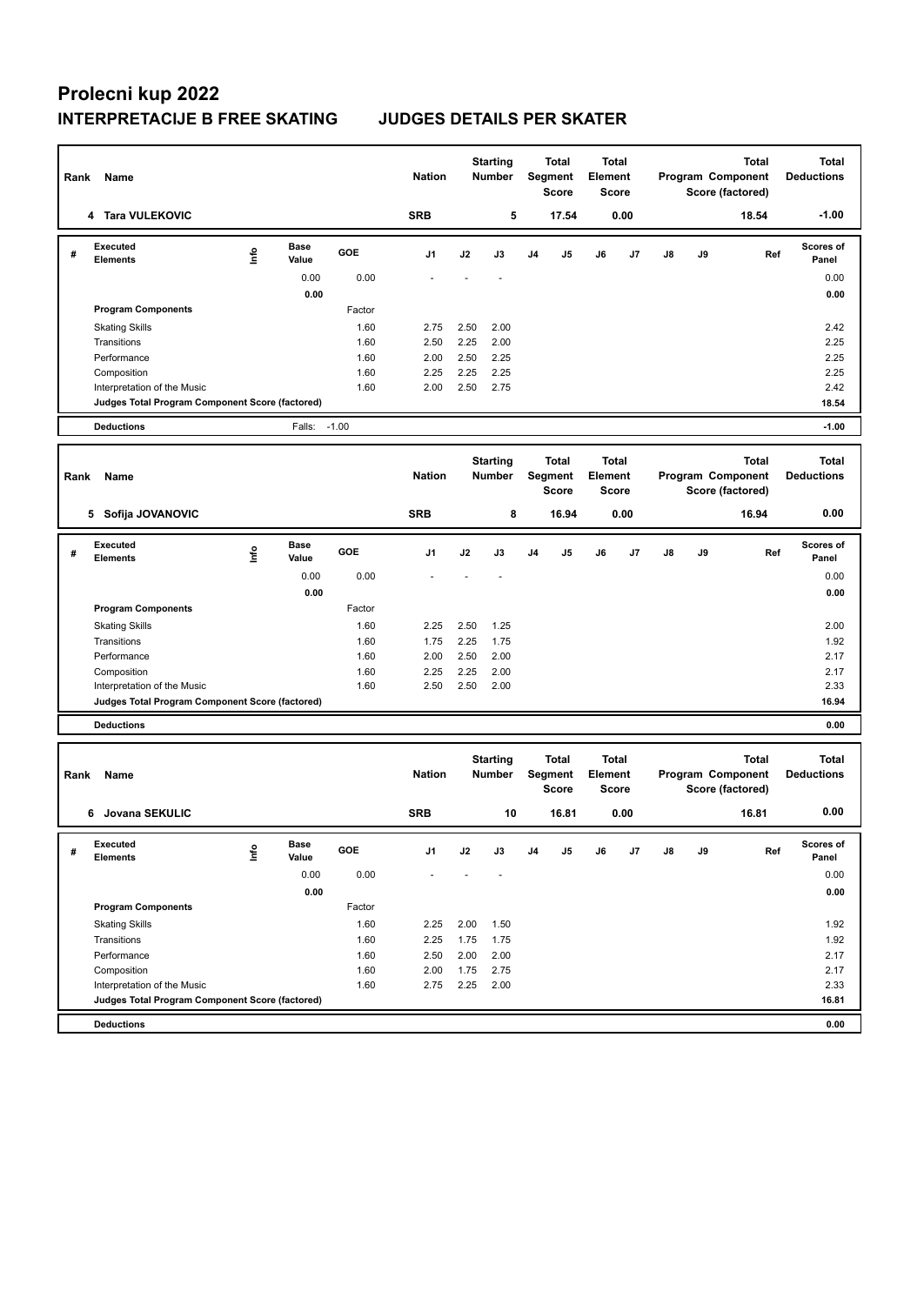| Rank | Name                                                                           |             |                       | <b>Nation</b> |               | <b>Starting</b><br>Number |                                  | <b>Total</b><br>Segment<br><b>Score</b> | <b>Total</b><br><b>Element</b><br><b>Score</b> |                         |                       |    | <b>Total</b><br>Program Component<br>Score (factored) | <b>Total</b><br><b>Deductions</b>                     |                                   |
|------|--------------------------------------------------------------------------------|-------------|-----------------------|---------------|---------------|---------------------------|----------------------------------|-----------------------------------------|------------------------------------------------|-------------------------|-----------------------|----|-------------------------------------------------------|-------------------------------------------------------|-----------------------------------|
|      | 7 Laura MAKSIMOVIC                                                             |             |                       |               | <b>SRB</b>    |                           | 19                               |                                         | 16.80                                          |                         | 0.00                  |    |                                                       | 16.80                                                 | 0.00                              |
| #    | Executed<br><b>Elements</b>                                                    | <u>Info</u> | <b>Base</b><br>Value  | GOE           | J1            | J2                        | J3                               | J <sub>4</sub>                          | J5                                             | J6                      | J7                    | J8 | J9                                                    | Ref                                                   | Scores of<br>Panel                |
|      |                                                                                |             | 0.00                  | 0.00          |               |                           |                                  |                                         |                                                |                         |                       |    |                                                       |                                                       | 0.00                              |
|      |                                                                                |             | 0.00                  |               |               |                           |                                  |                                         |                                                |                         |                       |    |                                                       |                                                       | 0.00                              |
|      | <b>Program Components</b>                                                      |             |                       | Factor        |               |                           |                                  |                                         |                                                |                         |                       |    |                                                       |                                                       |                                   |
|      | <b>Skating Skills</b>                                                          |             |                       | 1.60          | 2.25          | 2.50                      | 2.00                             |                                         |                                                |                         |                       |    |                                                       |                                                       | 2.25                              |
|      | Transitions                                                                    |             |                       | 1.60          | 2.00          | 2.25                      | 1.75                             |                                         |                                                |                         |                       |    |                                                       |                                                       | 2.00                              |
|      | Performance                                                                    |             |                       | 1.60          | 2.25          | 2.25                      | 2.00                             |                                         |                                                |                         |                       |    |                                                       |                                                       | 2.17                              |
|      | Composition                                                                    |             |                       | 1.60          | 2.00          | 2.25                      | 2.00                             |                                         |                                                |                         |                       |    |                                                       |                                                       | 2.08                              |
|      | Interpretation of the Music<br>Judges Total Program Component Score (factored) |             |                       | 1.60          | 2.00          | 2.25                      | 1.75                             |                                         |                                                |                         |                       |    |                                                       |                                                       | 2.00<br>16.80                     |
|      |                                                                                |             |                       |               |               |                           |                                  |                                         |                                                |                         |                       |    |                                                       |                                                       |                                   |
|      | <b>Deductions</b>                                                              |             |                       |               |               |                           |                                  |                                         |                                                |                         |                       |    |                                                       |                                                       | 0.00                              |
| Rank | Name                                                                           |             |                       |               | <b>Nation</b> |                           | <b>Starting</b><br><b>Number</b> |                                         | <b>Total</b><br>Segment<br>Score               | <b>Total</b><br>Element | <b>Score</b>          |    |                                                       | <b>Total</b><br>Program Component<br>Score (factored) | <b>Total</b><br><b>Deductions</b> |
|      | 8 Lidija MIHAJLOVIC                                                            |             |                       |               | <b>SRB</b>    |                           | 6                                |                                         | 16.41                                          |                         | 0.00                  |    |                                                       | 16.41                                                 | 0.00                              |
| #    | <b>Executed</b><br><b>Elements</b>                                             | ١nf٥        | <b>Base</b><br>Value  | GOE           | J1            | J2                        | J3                               | J <sub>4</sub>                          | J5                                             | J6                      | J7                    | J8 | J9                                                    | Ref                                                   | <b>Scores of</b><br>Panel         |
|      |                                                                                |             | 0.00                  | 0.00          |               |                           |                                  |                                         |                                                |                         |                       |    |                                                       |                                                       | 0.00                              |
|      |                                                                                |             | 0.00                  |               |               |                           |                                  |                                         |                                                |                         |                       |    |                                                       |                                                       | 0.00                              |
|      | <b>Program Components</b>                                                      |             |                       | Factor        |               |                           |                                  |                                         |                                                |                         |                       |    |                                                       |                                                       |                                   |
|      | <b>Skating Skills</b>                                                          |             |                       | 1.60          | 2.75          | 2.75                      | 1.00                             |                                         |                                                |                         |                       |    |                                                       |                                                       | 2.17                              |
|      | Transitions                                                                    |             |                       | 1.60          | 2.25          | 2.50                      | 1.00                             |                                         |                                                |                         |                       |    |                                                       |                                                       | 1.92                              |
|      | Performance                                                                    |             |                       | 1.60          | 2.50          | 2.75                      | 1.00                             |                                         |                                                |                         |                       |    |                                                       |                                                       | 2.08                              |
|      | Composition                                                                    |             |                       | 1.60          | 2.00          | 2.50                      | 1.25                             |                                         |                                                |                         |                       |    |                                                       |                                                       | 1.92                              |
|      | Interpretation of the Music                                                    |             |                       | 1.60          | 2.50          | 2.75                      | 1.25                             |                                         |                                                |                         |                       |    |                                                       |                                                       | 2.17                              |
|      | Judges Total Program Component Score (factored)                                |             |                       |               |               |                           |                                  |                                         |                                                |                         |                       |    |                                                       |                                                       | 16.41                             |
|      | <b>Deductions</b>                                                              |             |                       |               |               |                           |                                  |                                         |                                                |                         |                       |    |                                                       |                                                       | 0.00                              |
| Rank | Name                                                                           |             |                       |               | <b>Nation</b> |                           | <b>Starting</b><br><b>Number</b> |                                         | <b>Total</b><br>Segment<br>Score               | Element                 | Total<br><b>Score</b> |    |                                                       | <b>Total</b><br>Program Component<br>Score (factored) | <b>Total</b><br><b>Deductions</b> |
|      | Ivana GOJKOVIC<br>9                                                            |             |                       |               | <b>SRB</b>    |                           | 15                               |                                         | 16.34                                          |                         | 0.00                  |    |                                                       | 17.34                                                 | $-1.00$                           |
| #    | Executed<br><b>Elements</b>                                                    | ١nf٥        | Base<br>Value         | GOE           | J1            | J2                        | J3                               | J4                                      | J5                                             | J6                      | J7                    | J8 | J9                                                    | Ref                                                   | Scores of<br>Panel                |
|      |                                                                                |             | 0.00                  | 0.00          |               |                           |                                  |                                         |                                                |                         |                       |    |                                                       |                                                       | 0.00                              |
|      |                                                                                |             | 0.00                  |               |               |                           |                                  |                                         |                                                |                         |                       |    |                                                       |                                                       | 0.00                              |
|      | <b>Program Components</b>                                                      |             |                       | Factor        |               |                           |                                  |                                         |                                                |                         |                       |    |                                                       |                                                       |                                   |
|      | <b>Skating Skills</b>                                                          |             |                       | 1.60          | 2.50          | 2.50                      | 1.50                             |                                         |                                                |                         |                       |    |                                                       |                                                       | 2.17                              |
|      | Transitions                                                                    |             |                       | 1.60          | 2.25          | 2.25                      | 1.25                             |                                         |                                                |                         |                       |    |                                                       |                                                       | 1.92                              |
|      | Performance                                                                    |             |                       | 1.60          | 2.50          | 2.50                      | 1.75                             |                                         |                                                |                         |                       |    |                                                       |                                                       | 2.25                              |
|      | Composition                                                                    |             |                       | 1.60          | 2.25          | 2.50                      | 1.50                             |                                         |                                                |                         |                       |    |                                                       |                                                       | 2.08                              |
|      | Interpretation of the Music                                                    |             |                       | 1.60          | 2.75          | 2.75                      | 1.75                             |                                         |                                                |                         |                       |    |                                                       |                                                       | 2.42                              |
|      | Judges Total Program Component Score (factored)                                |             |                       |               |               |                           |                                  |                                         |                                                |                         |                       |    |                                                       |                                                       | 17.34                             |
|      | <b>Deductions</b>                                                              |             | Time violation: -1.00 |               |               |                           |                                  |                                         |                                                |                         |                       |    |                                                       |                                                       | $-1.00$                           |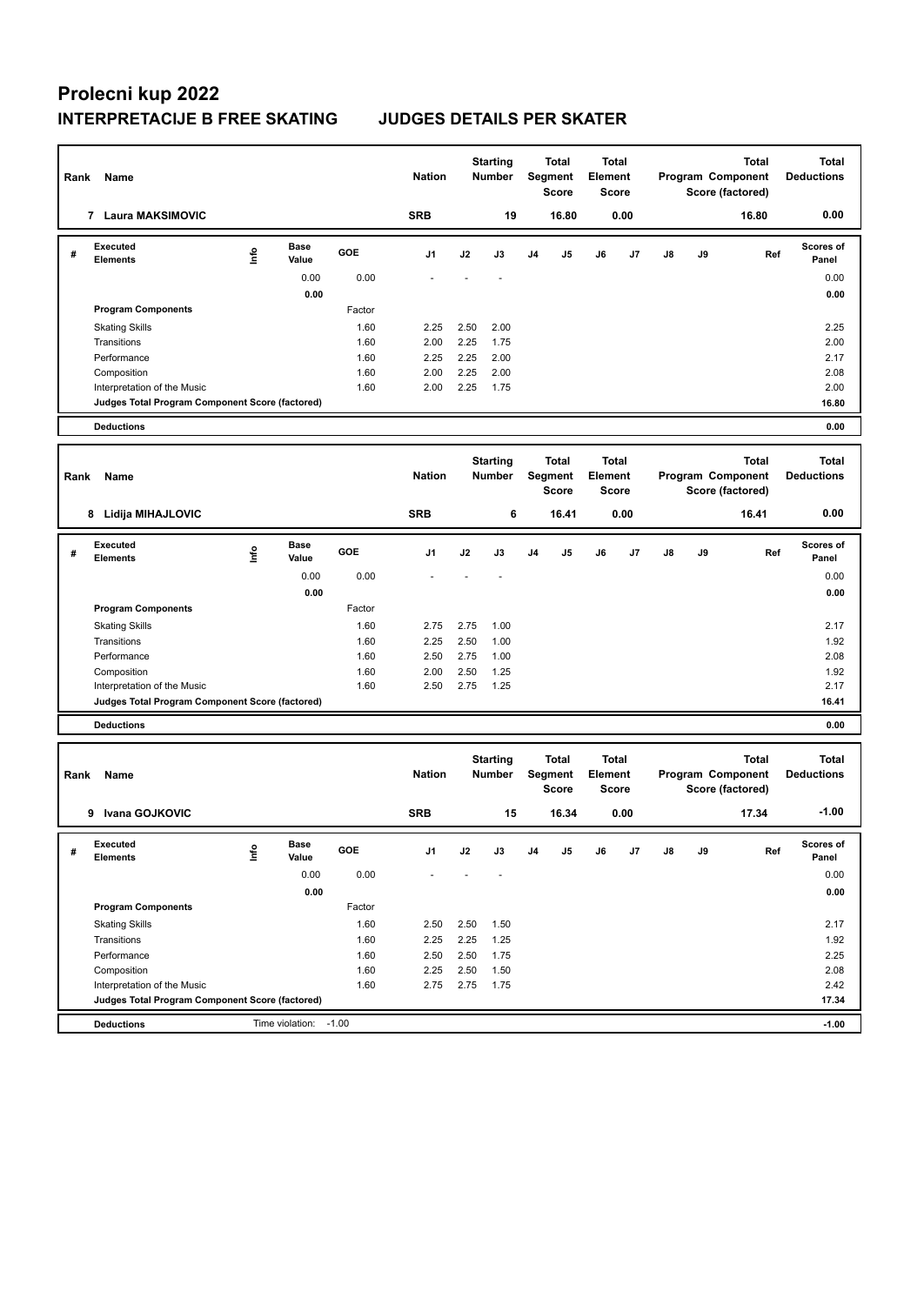| Rank | Name                                            |      |                      |            | <b>Nation</b> |      | <b>Starting</b><br>Number        |                | <b>Total</b><br>Segment<br><b>Score</b> | Element | <b>Total</b><br>Score        |    |    | <b>Total</b><br>Program Component<br>Score (factored) | <b>Total</b><br><b>Deductions</b> |
|------|-------------------------------------------------|------|----------------------|------------|---------------|------|----------------------------------|----------------|-----------------------------------------|---------|------------------------------|----|----|-------------------------------------------------------|-----------------------------------|
| 10   | <b>Hana MARKOVIC</b>                            |      |                      |            | <b>SRB</b>    |      | 13                               |                | 15.46                                   |         | 0.00                         |    |    | 15.46                                                 | 0.00                              |
| #    | <b>Executed</b><br>Elements                     | lnfo | <b>Base</b><br>Value | GOE        | J1            | J2   | J3                               | J <sub>4</sub> | J5                                      | J6      | J7                           | J8 | J9 | Ref                                                   | <b>Scores of</b><br>Panel         |
|      |                                                 |      | 0.00                 | 0.00       |               |      |                                  |                |                                         |         |                              |    |    |                                                       | 0.00                              |
|      |                                                 |      | 0.00                 |            |               |      |                                  |                |                                         |         |                              |    |    |                                                       | 0.00                              |
|      | <b>Program Components</b>                       |      |                      | Factor     |               |      |                                  |                |                                         |         |                              |    |    |                                                       |                                   |
|      | <b>Skating Skills</b>                           |      |                      | 1.60       | 2.00          | 2.00 | 2.25                             |                |                                         |         |                              |    |    |                                                       | 2.08                              |
|      | Transitions                                     |      |                      | 1.60       | 1.75          | 1.50 | 2.00                             |                |                                         |         |                              |    |    |                                                       | 1.75                              |
|      | Performance                                     |      |                      | 1.60       | 2.00          | 1.25 | 2.50                             |                |                                         |         |                              |    |    |                                                       | 1.92                              |
|      | Composition                                     |      |                      | 1.60       | 1.50          | 1.50 | 2.50                             |                |                                         |         |                              |    |    |                                                       | 1.83                              |
|      | Interpretation of the Music                     |      |                      | 1.60       | 1.75          | 1.75 | 2.75                             |                |                                         |         |                              |    |    |                                                       | 2.08<br>15.46                     |
|      | Judges Total Program Component Score (factored) |      |                      |            |               |      |                                  |                |                                         |         |                              |    |    |                                                       |                                   |
|      | <b>Deductions</b>                               |      |                      |            |               |      |                                  |                |                                         |         |                              |    |    |                                                       | 0.00                              |
| Rank | Name                                            |      |                      |            | <b>Nation</b> |      | <b>Starting</b><br><b>Number</b> |                | <b>Total</b><br>Segment<br>Score        | Element | <b>Total</b><br><b>Score</b> |    |    | <b>Total</b><br>Program Component<br>Score (factored) | <b>Total</b><br><b>Deductions</b> |
|      | <b>Teodora ZLATKOVIC</b><br>11                  |      |                      |            | <b>SRB</b>    |      | 1                                |                | 13.86                                   |         | 0.00                         |    |    | 13.86                                                 | 0.00                              |
| #    | Executed<br><b>Elements</b>                     | ۴ů   | <b>Base</b><br>Value | <b>GOE</b> | J1            | J2   | J3                               | J <sub>4</sub> | J5                                      | J6      | J7                           | J8 | J9 | Ref                                                   | <b>Scores of</b><br>Panel         |
|      |                                                 |      | 0.00                 | 0.00       |               |      |                                  |                |                                         |         |                              |    |    |                                                       | 0.00                              |
|      |                                                 |      | 0.00                 |            |               |      |                                  |                |                                         |         |                              |    |    |                                                       | 0.00                              |
|      | <b>Program Components</b>                       |      |                      | Factor     |               |      |                                  |                |                                         |         |                              |    |    |                                                       |                                   |
|      | <b>Skating Skills</b>                           |      |                      | 1.60       | 2.00          | 2.00 | 0.75                             |                |                                         |         |                              |    |    |                                                       | 1.58                              |
|      | Transitions                                     |      |                      | 1.60       | 1.50          | 1.50 | 1.50                             |                |                                         |         |                              |    |    |                                                       | 1.50                              |
|      | Performance                                     |      |                      | 1.60       | 2.25          | 1.75 | 1.25                             |                |                                         |         |                              |    |    |                                                       | 1.75                              |
|      | Composition                                     |      |                      | 1.60       | 2.00          | 1.50 | 1.75                             |                |                                         |         |                              |    |    |                                                       | 1.75                              |
|      | Interpretation of the Music                     |      |                      | 1.60       | 2.50          | 2.00 | 1.75                             |                |                                         |         |                              |    |    |                                                       | 2.08                              |
|      | Judges Total Program Component Score (factored) |      |                      |            |               |      |                                  |                |                                         |         |                              |    |    |                                                       | 13.86                             |
|      | <b>Deductions</b>                               |      |                      |            |               |      |                                  |                |                                         |         |                              |    |    |                                                       | 0.00                              |
| Rank | Name                                            |      |                      |            | <b>Nation</b> |      | <b>Starting</b><br><b>Number</b> |                | <b>Total</b><br>Segment<br>Score        | Element | <b>Total</b><br><b>Score</b> |    |    | <b>Total</b><br>Program Component<br>Score (factored) | <b>Total</b><br><b>Deductions</b> |
|      | 12 Ana PANASIUK                                 |      |                      |            | <b>SRB</b>    |      | 18                               |                | 13.41                                   |         | 0.00                         |    |    | 14.41                                                 | $-1.00$                           |
| #    | Executed<br><b>Elements</b>                     | lnfo | Base<br>Value        | GOE        | J1            | J2   | J3                               | J4             | J5                                      | J6      | J7                           | J8 | J9 | Ref                                                   | <b>Scores of</b><br>Panel         |
|      |                                                 |      | 0.00                 | 0.00       |               |      |                                  |                |                                         |         |                              |    |    |                                                       | 0.00                              |
|      |                                                 |      | 0.00                 |            |               |      |                                  |                |                                         |         |                              |    |    |                                                       | 0.00                              |
|      | <b>Program Components</b>                       |      |                      | Factor     |               |      |                                  |                |                                         |         |                              |    |    |                                                       |                                   |
|      | <b>Skating Skills</b>                           |      |                      | 1.60       | 1.75          | 2.00 | 1.50                             |                |                                         |         |                              |    |    |                                                       | 1.75                              |
|      | Transitions                                     |      |                      | 1.60       | 1.50          | 1.75 | 1.75                             |                |                                         |         |                              |    |    |                                                       | 1.67                              |
|      | Performance                                     |      |                      | 1.60       | 1.75          | 1.75 | 1.50                             |                |                                         |         |                              |    |    |                                                       | 1.67                              |
|      | Composition                                     |      |                      | 1.60       | 2.00          | 1.75 | 2.00                             |                |                                         |         |                              |    |    |                                                       | 1.92                              |
|      | Interpretation of the Music                     |      |                      | 1.60       | 2.00          | 2.00 | 2.00                             |                |                                         |         |                              |    |    |                                                       | 2.00                              |
|      | Judges Total Program Component Score (factored) |      |                      |            |               |      |                                  |                |                                         |         |                              |    |    |                                                       | 14.41                             |
|      | <b>Deductions</b>                               |      | Falls: -1.00         |            |               |      |                                  |                |                                         |         |                              |    |    |                                                       | $-1.00$                           |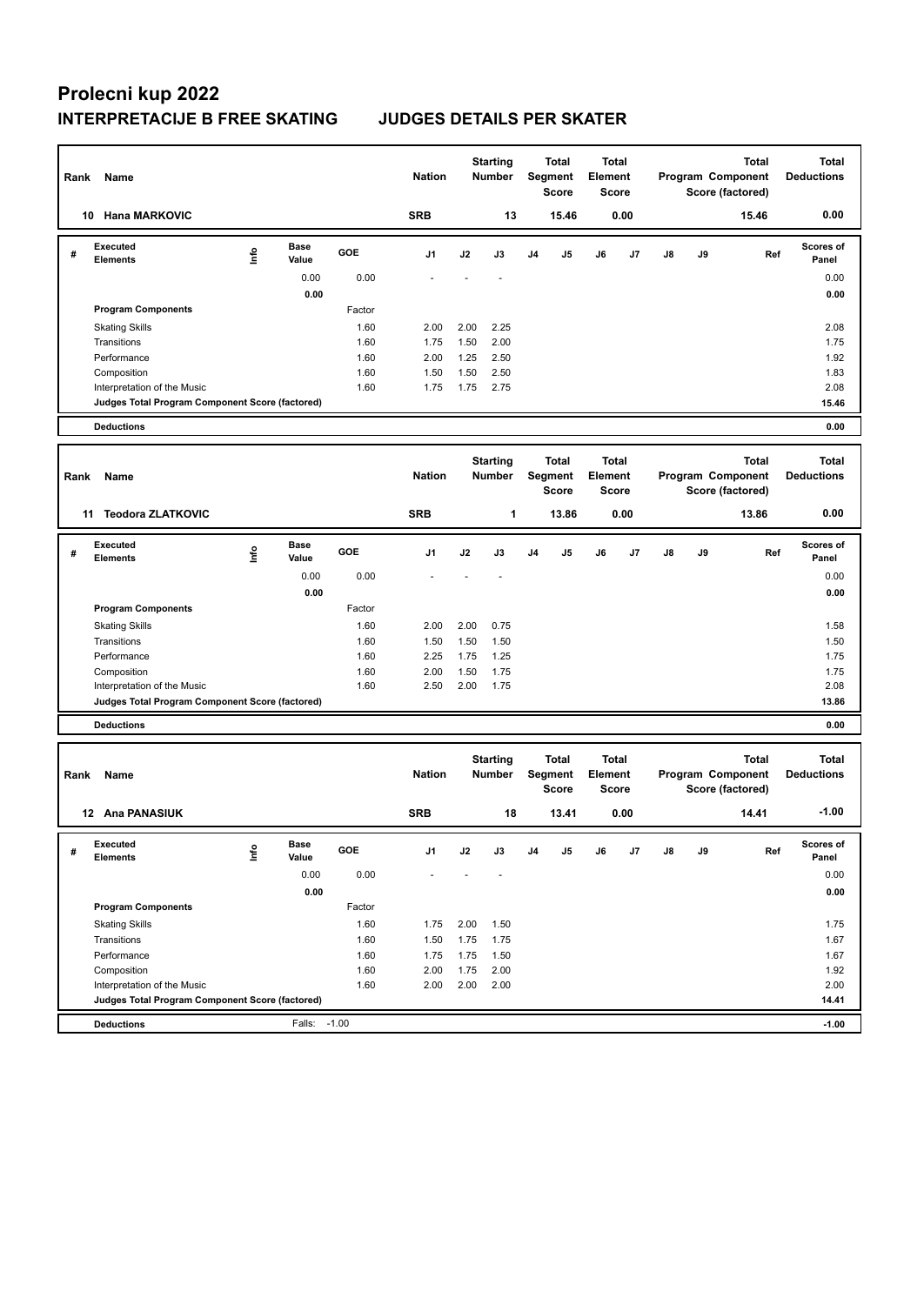| Rank | Name                                            |      | <b>Nation</b>         |         | <b>Starting</b><br><b>Number</b> |      | Total<br>Segment<br><b>Score</b> | Total<br>Element<br><b>Score</b> |                                  |                                  |      | <b>Total</b><br>Program Component<br>Score (factored) | <b>Total</b><br><b>Deductions</b> |                                                       |                                   |
|------|-------------------------------------------------|------|-----------------------|---------|----------------------------------|------|----------------------------------|----------------------------------|----------------------------------|----------------------------------|------|-------------------------------------------------------|-----------------------------------|-------------------------------------------------------|-----------------------------------|
|      | 13 Aleksandra ZABAZARNYKH                       |      |                       |         | <b>SRB</b>                       |      | 12                               |                                  | 13.19                            |                                  | 0.00 |                                                       |                                   | 13.19                                                 | 0.00                              |
| #    | <b>Executed</b><br><b>Elements</b>              | lnfo | <b>Base</b><br>Value  | GOE     | J1                               | J2   | J3                               | J4                               | J5                               | J6                               | J7   | J8                                                    | J9                                | Ref                                                   | Scores of<br>Panel                |
|      |                                                 |      | 0.00                  | 0.00    |                                  |      |                                  |                                  |                                  |                                  |      |                                                       |                                   |                                                       | 0.00                              |
|      |                                                 |      | 0.00                  |         |                                  |      |                                  |                                  |                                  |                                  |      |                                                       |                                   |                                                       | 0.00                              |
|      | <b>Program Components</b>                       |      |                       | Factor  |                                  |      |                                  |                                  |                                  |                                  |      |                                                       |                                   |                                                       |                                   |
|      | <b>Skating Skills</b>                           |      |                       | 1.60    | 2.00                             | 2.00 | 0.75                             |                                  |                                  |                                  |      |                                                       |                                   |                                                       | 1.58                              |
|      | Transitions                                     |      |                       | 1.60    | 2.00                             | 1.75 | 1.00                             |                                  |                                  |                                  |      |                                                       |                                   |                                                       | 1.58                              |
|      | Performance                                     |      |                       | 1.60    | 1.75                             | 1.75 | 1.00                             |                                  |                                  |                                  |      |                                                       |                                   |                                                       | 1.50                              |
|      | Composition                                     |      |                       | 1.60    | 2.00                             | 2.00 | 1.50                             |                                  |                                  |                                  |      |                                                       |                                   |                                                       | 1.83                              |
|      | Interpretation of the Music                     |      |                       | 1.60    | 2.25                             | 1.50 | 1.50                             |                                  |                                  |                                  |      |                                                       |                                   |                                                       | 1.75                              |
|      | Judges Total Program Component Score (factored) |      |                       |         |                                  |      |                                  |                                  |                                  |                                  |      |                                                       |                                   |                                                       | 13.19                             |
|      | <b>Deductions</b>                               |      |                       |         |                                  |      |                                  |                                  |                                  |                                  |      |                                                       |                                   |                                                       | 0.00                              |
| Rank | Name                                            |      |                       |         | <b>Nation</b>                    |      | <b>Starting</b><br><b>Number</b> |                                  | Total<br>Segment<br><b>Score</b> | Total<br>Element<br><b>Score</b> |      |                                                       |                                   | <b>Total</b><br>Program Component<br>Score (factored) | <b>Total</b><br><b>Deductions</b> |
|      | 14 Nadja LJUBANOVIC                             |      |                       |         | <b>SRB</b>                       |      | 14                               |                                  | 12.47                            |                                  | 0.00 |                                                       |                                   | 13.47                                                 | $-1.00$                           |
| #    | <b>Executed</b><br><b>Elements</b>              | ١nf٥ | Base<br>Value         | GOE     | J1                               | J2   | J3                               | J <sub>4</sub>                   | J5                               | J6                               | J7   | J8                                                    | J9                                | Ref                                                   | Scores of<br>Panel                |
|      |                                                 |      | 0.00                  | 0.00    |                                  |      |                                  |                                  |                                  |                                  |      |                                                       |                                   |                                                       | 0.00                              |
|      |                                                 |      | 0.00                  |         |                                  |      |                                  |                                  |                                  |                                  |      |                                                       |                                   |                                                       | 0.00                              |
|      | <b>Program Components</b>                       |      |                       | Factor  |                                  |      |                                  |                                  |                                  |                                  |      |                                                       |                                   |                                                       |                                   |
|      | <b>Skating Skills</b>                           |      |                       | 1.60    | 1.75                             | 1.50 | 1.50                             |                                  |                                  |                                  |      |                                                       |                                   |                                                       | 1.58                              |
|      | Transitions                                     |      |                       | 1.60    | 2.00                             | 1.50 | 1.50                             |                                  |                                  |                                  |      |                                                       |                                   |                                                       | 1.67                              |
|      | Performance                                     |      |                       | 1.60    | 2.25                             | 1.25 | 1.50                             |                                  |                                  |                                  |      |                                                       |                                   |                                                       | 1.67                              |
|      | Composition                                     |      |                       | 1.60    | 2.00                             | 1.50 | 1.75                             |                                  |                                  |                                  |      |                                                       |                                   |                                                       | 1.75                              |
|      | Interpretation of the Music                     |      |                       | 1.60    | 2.25                             | 1.50 | 1.50                             |                                  |                                  |                                  |      |                                                       |                                   |                                                       | 1.75                              |
|      | Judges Total Program Component Score (factored) |      |                       |         |                                  |      |                                  |                                  |                                  |                                  |      |                                                       |                                   |                                                       | 13.47                             |
|      | <b>Deductions</b>                               |      | Falls:                | $-1.00$ |                                  |      |                                  |                                  |                                  |                                  |      |                                                       |                                   |                                                       | $-1.00$                           |
| Rank | Name                                            |      |                       |         | <b>Nation</b>                    |      | <b>Starting</b><br><b>Number</b> |                                  | Total<br>Segment<br><b>Score</b> | Total<br>Element<br><b>Score</b> |      |                                                       |                                   | <b>Total</b><br>Program Component<br>Score (factored) | <b>Total</b><br><b>Deductions</b> |
|      | <b>Mia VELENDRIC</b><br>15                      |      |                       |         | <b>SRB</b>                       |      | 3                                |                                  | 12.40                            |                                  | 0.00 |                                                       |                                   | 14.40                                                 | $-2.00$                           |
| #    | Executed<br>Elements                            | ١nf٥ | Base<br>Value         | GOE     | J1                               | J2   | J3                               | J4                               | J5                               | J6                               | J7   | J8                                                    | J9                                | Ref                                                   | Scores of<br>Panel                |
|      |                                                 |      | 0.00                  | 0.00    |                                  |      |                                  |                                  |                                  |                                  |      |                                                       |                                   |                                                       | 0.00                              |
|      |                                                 |      | 0.00                  |         |                                  |      |                                  |                                  |                                  |                                  |      |                                                       |                                   |                                                       | 0.00                              |
|      | <b>Program Components</b>                       |      |                       | Factor  |                                  |      |                                  |                                  |                                  |                                  |      |                                                       |                                   |                                                       |                                   |
|      | <b>Skating Skills</b>                           |      |                       | 1.60    | 1.75                             | 1.75 | 1.25                             |                                  |                                  |                                  |      |                                                       |                                   |                                                       | 1.58                              |
|      | Transitions                                     |      |                       | 1.60    | 2.00                             | 1.25 | 1.25                             |                                  |                                  |                                  |      |                                                       |                                   |                                                       | 1.50                              |
|      | Performance                                     |      |                       | 1.60    | 1.75                             | 1.50 | 2.00                             |                                  |                                  |                                  |      |                                                       |                                   |                                                       | 1.75                              |
|      | Composition                                     |      |                       | 1.60    | 2.25                             | 1.75 | 2.00                             |                                  |                                  |                                  |      |                                                       |                                   |                                                       | 2.00                              |
|      | Interpretation of the Music                     |      |                       | 1.60    | 2.00                             | 1.75 | 2.75                             |                                  |                                  |                                  |      |                                                       |                                   |                                                       | 2.17                              |
|      | Judges Total Program Component Score (factored) |      |                       |         |                                  |      |                                  |                                  |                                  |                                  |      |                                                       |                                   |                                                       | 14.40                             |
|      | <b>Deductions</b>                               |      | Time violation: -1.00 |         |                                  |      |                                  | Falls: -1.00                     |                                  |                                  |      |                                                       |                                   |                                                       | $-2.00$                           |